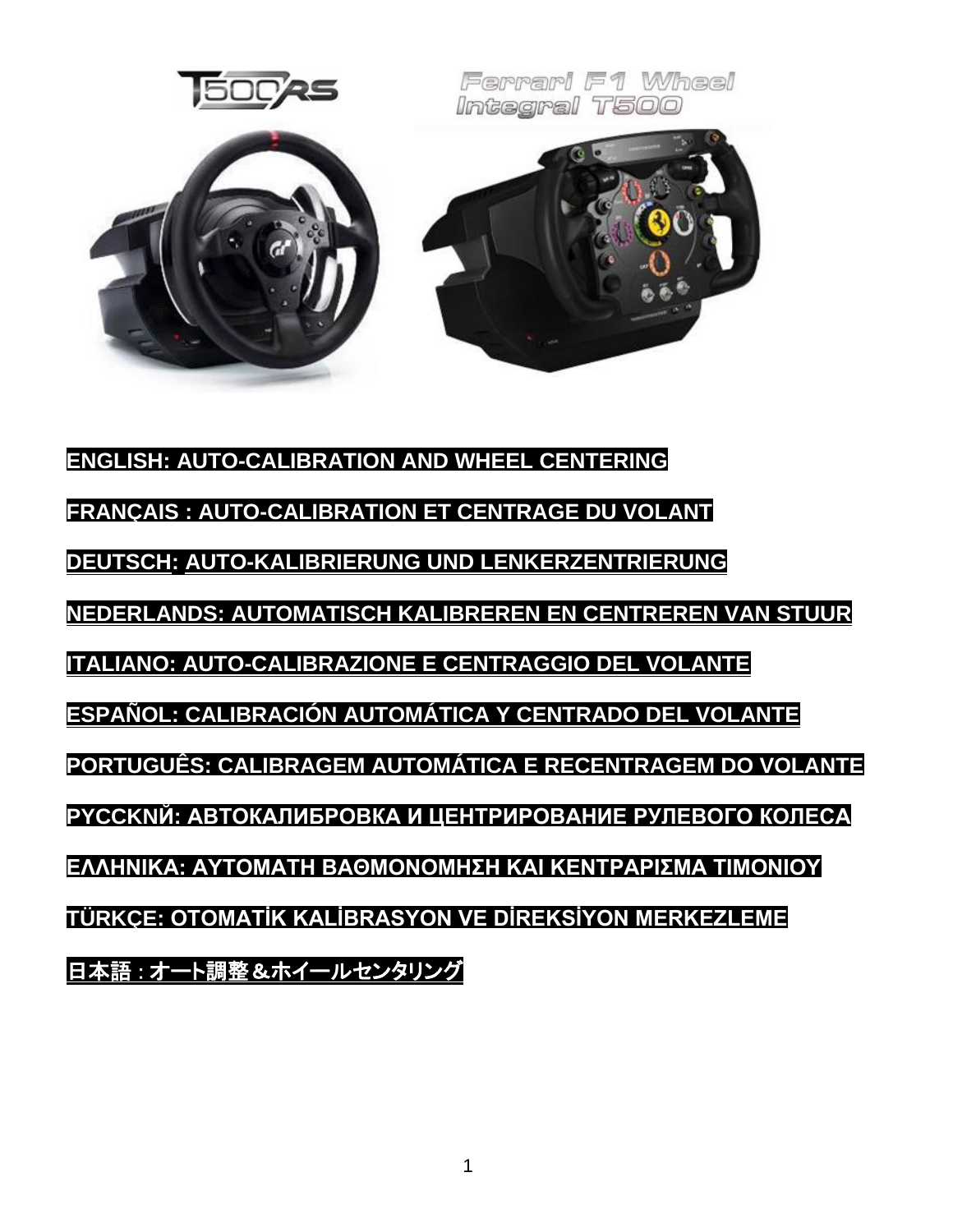## **[AUTO-CALIBRATION AND WHEEL CENTERING](#page-0-0) CHECKING AND RESETTING THE RACING WHEEL'S CENTER VALUE**

## • **Checking the racing wheel's center value:**

- On PC, access the Control Panel, then adjust the rotation angle to 1080°.

- Place your racing wheel's axis on the 50% marker, then check that your racing wheel is physically perfectly centered.

| <b>Test Input</b> | Test Forces<br>Gain Settings |                    |
|-------------------|------------------------------|--------------------|
|                   |                              | <b>50025</b>       |
|                   |                              | C GT Wheel         |
|                   |                              |                    |
|                   |                              | C FERRARI F1 Wheel |
| Wheel             |                              |                    |
|                   | Rotation/Angle:              | Default            |
|                   | 40°                          | 1080°<br>1080°     |

## • **Reconfiguring the racing wheel's center value**

*(If the racing wheel is slightly off-center in the Control Panel)*

- If using a **PS3/PS4**, we recommend performing this procedure in the **PS3/PS4 system's menu** (not in a game).

- If using a **PC**, we recommend performing this procedure via the Windows® Desktop (not in a game), **after exiting the Control Panel**.

**1) Connect the racing wheel's USB cable** (on PS3/PS4 or on PC), then wait for the autocalibration phase to end.

**2)** Turn the **racing wheel fully to the left (until you reach the stop)**.

**3)** Turn the **racing wheel fully to the right (until you reach the stop)**.

**4)** Make sure that your racing wheel is **perfectly centered** ; while holding it in this position, press the **START (SE) + SELECT (ST) + MODE buttons simultaneously** *:*

*\* T500 – GT WHEEL = « START (SE) + SELECT (ST) + MODE »*

*\* TM OPEN WHEEL = « 5 + RIGHT PADDLE Shifter + MODE »*

*\* 458 CHALLENGE GTE WHEEL = « SCROLL + RIGHT PADDLE Shifter + MODE »*

- *\* T300 - PS & GT WHEEL = « SHARE (SE) + OPTIONS (ST) + MODE »*
- *\* F1 WHEEL = « BO + WET + MODE »*

*\* TM LEATHER 28 GT WHEEL = « RED or A BUTTON + RIGHT PADDLE Shifter + MODE »*

*\* 599XX EVO 30 ALCANTARA® WHEEL = « RADIO + RIGHT PADDLE Shifter + MODE »*

*\* 458 ITALIA WHEEL = « B + RIGHT PADDLE Shifter + MODE »*

## **5) The racing wheel's LED briefly changes colour, then reverts to its initial colour.**

This means that **the wheel's center value has been reset and automatically saved to the device's internal memory** *(you do not need to repeat the procedure every time you connect the racing wheel); this applies to all of the wheels (PS, GT, F1, 458 GTE, etc.).*

# *YOU ARE NOW READY TO RACE!*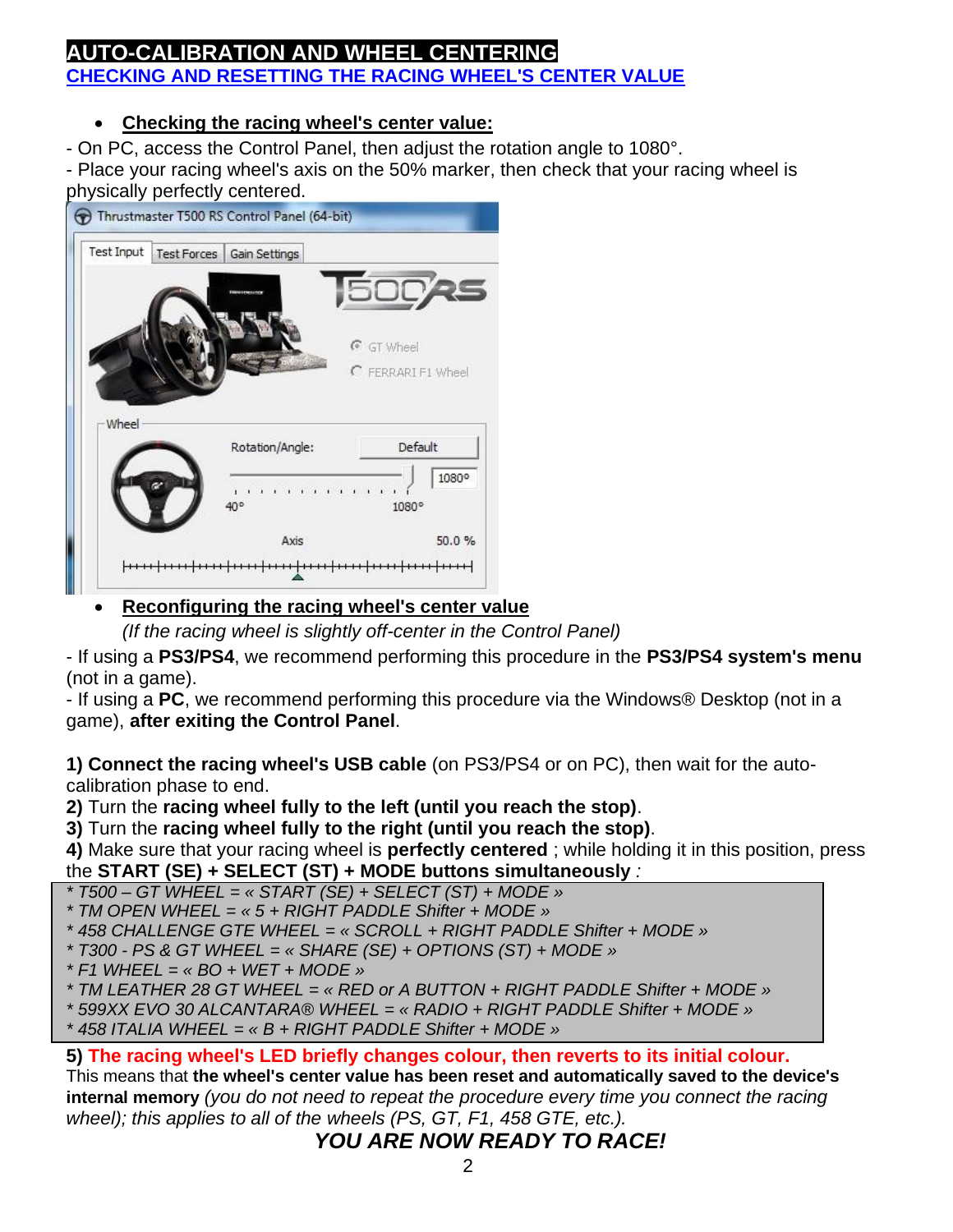## <span id="page-2-0"></span>**AUTO-CALIBRATION ET CENTRAGE DU VOLANT VERIFIER ET REPARAMETRER LA VALEUR CENTRALE DU VOLANT**

## • **Vérifier la valeur centrale du volant :**

- Sur PC, ouvrez le « Control Panel » puis ajustez l'angle de rotation à 1080°.

- Positionnez l'axe du volant à 50 %, puis vérifiez si physiquement votre volant est parfaitement centré.



# • **Procédure pour reparamétrer la valeur centrale du volant**

*(si le volant est légèrement décalé dans le « Control Panel »)*

- Sur **PS3/PS4**, il est préférable d'effectuer cette procédure dans le **menu de la PS3/PS4** (et non en jeu).

- Sur **PC** il est préférable d'effectuer cette procédure sur le bureau de Windows® (et non en jeu) **avec le Control Panel fermé**.

**1) Branchez le câble USB du volant** (sur PS3/PS4 ou sur PC), puis attendez la fin de la phase d'autocalibration.

**2)** Tournez le **volant complètement à gauche (jusqu'à sentir la butée)**.

**3)** Tournez le **volant complètement à droite (jusqu'à sentir la butée)**.

**4)** Positionnez physiquement votre **volant « parfaitement au centre »,** puis, tout en maintenant la position, appuyez simultanément sur les boutons **« START (SE) + SELECT (ST) + MODE »**

*\* T500 – GT WHEEL = « START (SE) + SELECT (ST) + MODE »*

*\* TM OPEN WHEEL = « 5 + RIGHT PADDLE Shifter + MODE »*

*\* 458 CHALLENGE GTE WHEEL = « SCROLL + RIGHT PADDLE Shifter + MODE »*

*\* T300 - PS & GT WHEEL = « SHARE (SE) + OPTIONS (ST) + MODE »*

*\* F1 WHEEL = « BO + WET + MODE »*

*\* TM LEATHER 28 GT WHEEL = « RED or A BUTTON + RIGHT PADDLE Shifter + MODE »*

*\* 599XX EVO 30 ALCANTARA® WHEEL = « RADIO + RIGHT PADDLE Shifter + MODE »*

*\* 458 ITALIA WHEEL = « B + RIGHT PADDLE Shifter + MODE »*

**5)** La **LED du volant change rapidement de couleur, puis revient à sa couleur d'origine**

**= la valeur centrale du volant est désormais reparamétrée et automatiquement sauvegardée**  *dans la mémoire interne du système (il n'est pas nécessaire de répéter la procédure à chaque nouveau branchement) et ce pour toutes les roues (PS, GT, F1, 458 GTE, …).*

*VOUS ETES MAINTENANT PRET A JOUER !*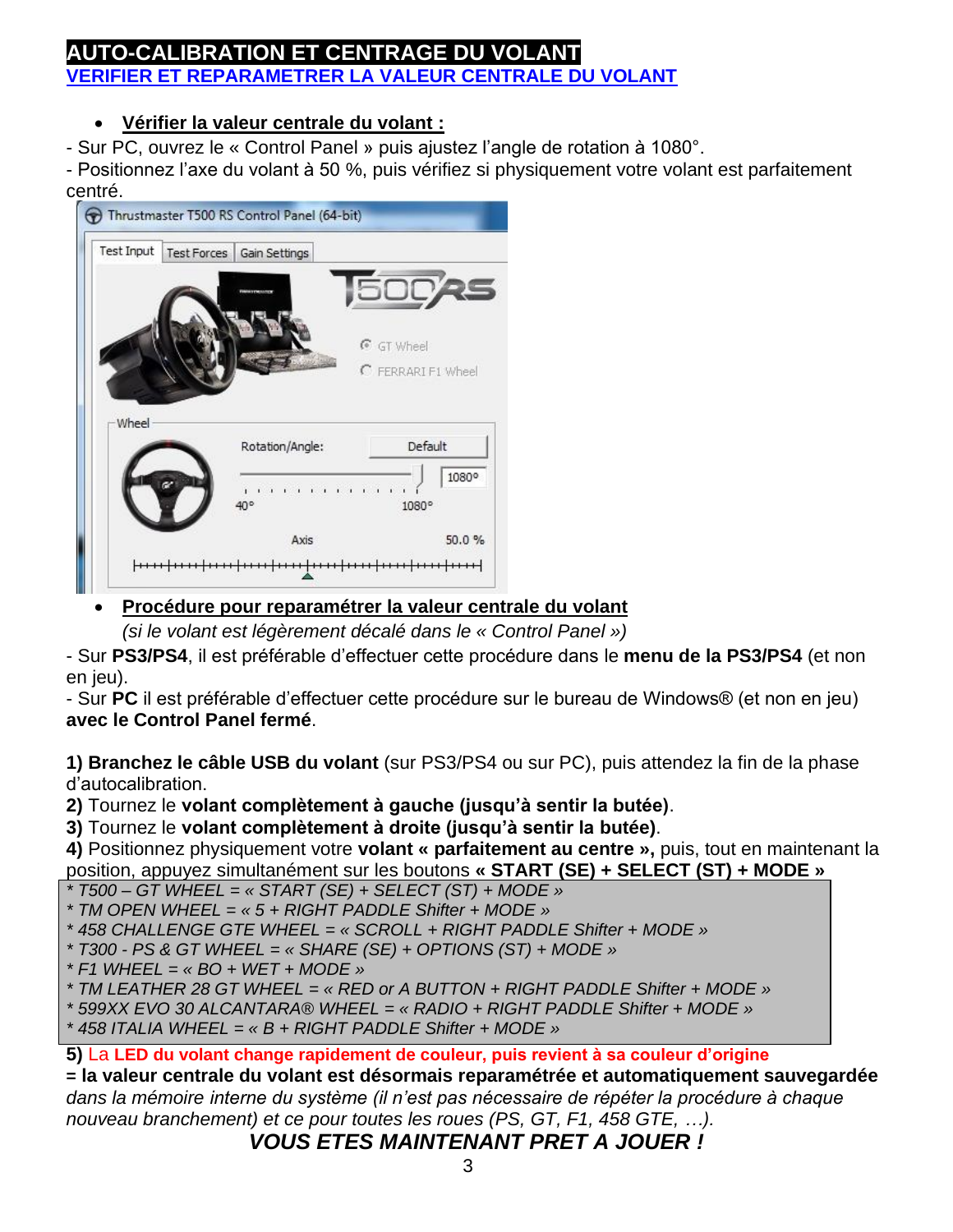# <span id="page-3-0"></span>**AUTO-KALIBRIERUNG UND LENKERZENTRIERUNG ÜBERPRÜFEN UND ZURÜCKSTELLEN DES MITTENWERTES DES RENNLENKERS**

# • **Überprüfen des Mittenwertes des Rennlenkers:**

- Auf dem PC: Rufen Sie die Steuerkonsole (Control Panel) auf und stellen dann den Rotationswinkel auf 1080°.

- Plazieren Sie die Achse Ihres Rennlenkers auf den 50 % Marker und überprüfen dann, ob Ihr Rennlenker physikalisch perfekt zentriert ist.



## • **Rekonfiguration des Mittenwertes des Rennlenkers**

*(Falls der Rennlenker in der Steuerkonsole sich leicht außerhalb der Mitte befindet).*

- Falls Sie eine **PS3/PS4** nutzen, empfehlen wir die Ausführung dieser Prozedur im **PS3/PS4 Systemmenü** (nicht in einem Spiel).

- Falls Sie einen **PC** nutzen, empfehlen wir die Ausführung dieser Prozedur via des Windows® Desktops (nicht in einem Spiel), **nachdem Sie die Steuerkonsole beendet haben**.

**1) Schließen Sie das USB-Kabel des Rennlenkers an** (an die PS3/PS4 oder an den PC) und warten das Ende der Autokalibrierung ab.

**2)** Drehen Sie den **Rennlenker vollständig nach links (bis Sie den Stop erreichen)**.

**3)** Drehen Sie den **Rennlenker vollständig nach rechts (bis Sie den Stop erreichen)**.

**4)** Stellen Sie sicher, daß Ihr Rennlenker **perfekt zentriert ist.** Während Sie diesen in dieser Position halten, drücken Sie die **START (SE) + SELECT (ST) + MODE Buttons gleichzeitig**

*\* T500 – GT WHEEL = « START (SE) + SELECT (ST) + MODE » \* TM OPEN WHEEL = « 5 + RIGHT PADDLE Shifter + MODE »*

*\* 458 CHALLENGE GTE WHEEL = « SCROLL + RIGHT PADDLE Shifter + MODE »*

- *\* T300 - PS & GT WHEEL = « SHARE (SE) + OPTIONS (ST) + MODE »*
- *\* F1 WHEEL = « BO + WET + MODE »*
- *\* TM LEATHER 28 GT WHEEL = « RED or A BUTTON + RIGHT PADDLE Shifter + MODE »*

*\* 599XX EVO 30 ALCANTARA® WHEEL = « RADIO + RIGHT PADDLE Shifter + MODE »*

*\* 458 ITALIA WHEEL = « B + RIGHT PADDLE Shifter + MODE »*

**5) Die LED des Rennlenkers wechselt kurz die Farbe und kehrt dann zur ursprünglichen Farbe zurück.** Dies bedeutet, **daß der Mittenwert des Lenkers zurückgesetzt wurde und dies im internen Speicher des Gerätes abgespeichert wurde** *(Sie brauchen diese Prozedur nicht bei jedem Anschluß des Rennlenkers erneut ausführen). Dies gilt für alle Lenkräder (PS, GT, F1, 458 GTE, etc.). SIE KÖNNEN NUN IHR RENNEN STARTEN!*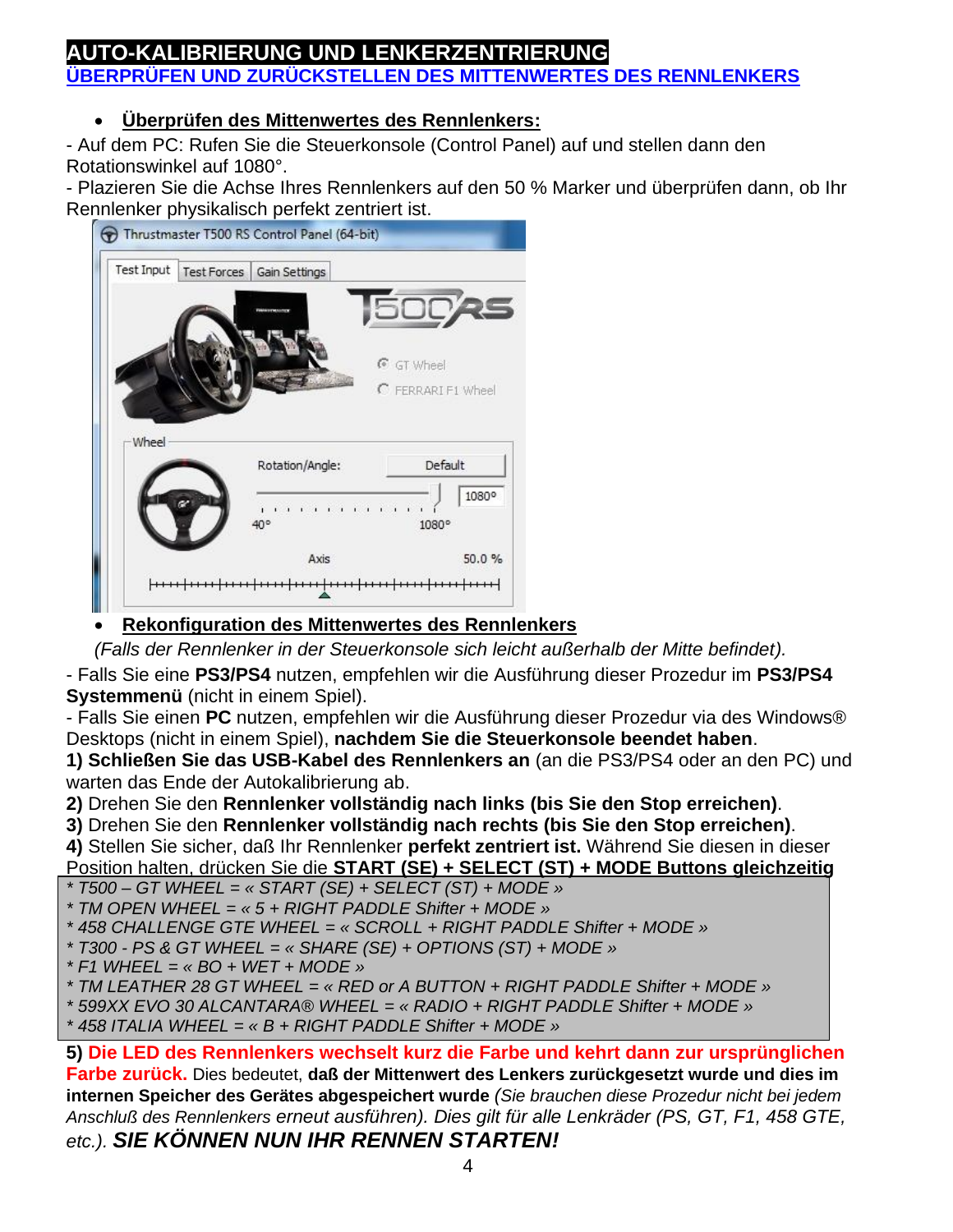#### <span id="page-4-0"></span>**AUTOMATISCH KALIBREREN EN CENTREREN VAN STUUR CONTROLEREN EN RESETTEN VAN DE MIDDENSTAND VAN HET STUUR** • **Controle van de middenstand van het stuur:**

- Ga op de pc naar het configuratiescherm en zet de draaihoek op 1080°.

- Zet in het scherm de as van het stuur op de 50% markeerlijn en controleer of uw stuur in werkelijkheid ook exact in de middenstand staat.

| <b>Test Input</b> | <b>Test Forces</b><br>Gain Settings | 50025              |
|-------------------|-------------------------------------|--------------------|
|                   |                                     | C GT Wheel         |
|                   |                                     | C FERRARI F1 Wheel |
|                   |                                     |                    |
| -Wheel            | Rotation/Angle:                     | Default            |
|                   | .<br>40°                            | 1080°<br>1080°     |

## • **Opnieuw configureren van de middenstand van het stuur**

*(Als het stuur in het configuratiescherm niet precies in de middenstand staat.)*

- Als u een **PS3/PS4** gebruikt, adviseren we deze procedure uit te voeren in het **systeemmenu van de PS3/PS4** en niet in de game.

- Als u een **pc** gebruikt, adviseren we deze procedure uit te voeren op het Windows® bureaublad en niet in de game, **nadat u het Configuratiescherm hebt afgesloten**.

**1) Sluit de USB-kabel van het stuur aan** op de PS3/PS4 of op de pc en wacht vervolgens tot het automatisch kalibreren gereed is.

**2)** Draai het stuur **volledig naar LINKS tot het niet verder kan**.

**3)** Draai het stuur **volledig naar RECHTS tot het niet verder kan**.

**4)** Controleer dat uw racestuur perfect gecentreerd is. Houd het in deze stand en druk gelijktijdig op de knoppen **START (SE) + SELECT (ST) + MODE.**

*\* T500 – GT WHEEL = « START (SE) + SELECT (ST) + MODE »*

- *\* TM OPEN WHEEL = « 5 + RIGHT PADDLE Shifter + MODE »*
- *\* 458 CHALLENGE GTE WHEEL = « SCROLL + RIGHT PADDLE Shifter + MODE »*
- *\* T300 - PS & GT WHEEL = « SHARE (SE) + OPTIONS (ST) + MODE »*
- *\* F1 WHEEL = « BO + WET + MODE »*

*\* TM LEATHER 28 GT WHEEL = « RED or A BUTTON + RIGHT PADDLE Shifter + MODE »*

- *\* 599XX EVO 30 ALCANTARA® WHEEL = « RADIO + RIGHT PADDLE Shifter + MODE »*
- *\* 458 ITALIA WHEEL = « B + RIGHT PADDLE Shifter + MODE »*

#### **5) De LED van het stuur verandert KORT van kleur en gaat dan terug naar de oorspronkelijke kleur.**

Dit betekent dat de middenstand van het stuur opnieuw is ingesteld en dat deze waarde automatisch in het geheugen van het stuur is opgeslagen. U hoeft deze selectieprocedure dan ook niet te herhalen de volgende keer dat u het stuur aansluit. Dit is van toepassing op alle racesturen *(PS, GT, F1, 458 GTE, ….). HET RACEN KAN NU BEGINNEN!*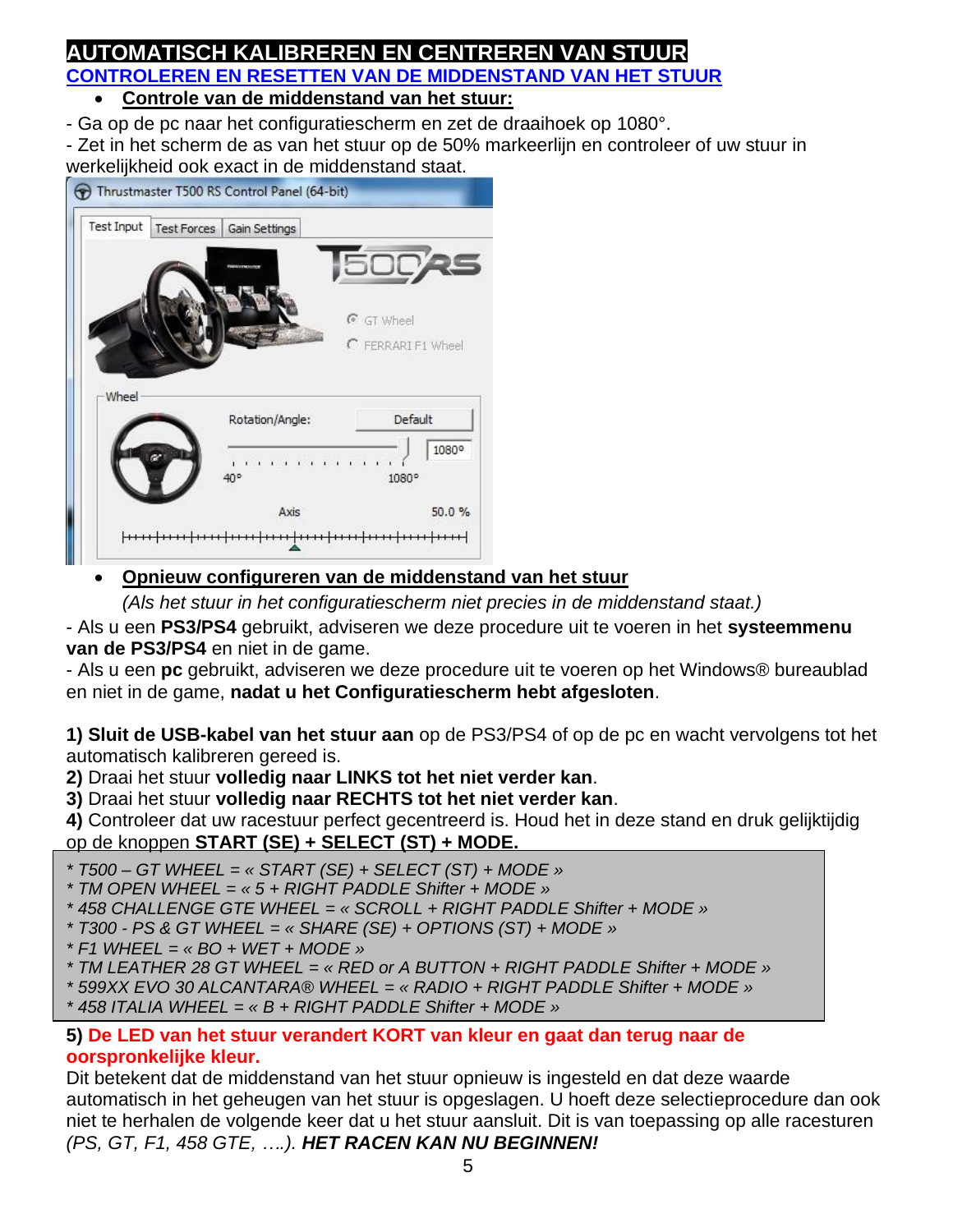## <span id="page-5-0"></span>AUTO-CALIBRAZIONE E CENTRAGGIO DEL VOL **VERIFICARE E RIPRISTINARE IL PUNTO CENTRALE DEL VOLANTE**

## • **Verificare il punto centrale del volante:**

- Su PC, accedi al Pannello di controllo, dopodiché imposta l'angolo di rotazione a 1080°.

- Posiziona l'asse del tuo volante sull'indicatore del 50%, dopodiché controlla che il tuo volante sia fisicamente ben centrato.



## • **Riconfigurare il punto centrale del volante**

*(Se, dal Pannello di controllo, il volante dovesse risultare leggermente scentrato)*

- Se stai utilizzando una **PS3/PS4**, ti consigliamo di effettuare tale procedura dal **menu di sistema della PS3/PS4** (non da un gioco).

- Se stai utilizzando un **PC**, ti consigliamo di effettuare tale procedura tramite il Desktop di Windows® (non da un gioco), **dopo aver chiuso il Pannello di controllo**.

**1) Collega il cavo USB del volante** (alla PS3/PS4 o al PC), quindi attendi la fine della fase di auto-calibrazione.

**2)** Ruota il **volante totalmente a sinistra (finché non ne raggiungi l'estremità)**.

**3)** Ruota il **volante totalmente a destra (finché non ne raggiungi l'estremità)**.

**4)** Assicurati che il tuo volante sia **perfettamente centrato**; mantenendolo in questa posizione, premi **simultaneamente i pulsanti START (SE) + SELECT (ST) + MODE.**

*\* T500 – GT WHEEL = « START (SE) + SELECT (ST) + MODE »*

*\* TM OPEN WHEEL = « 5 + RIGHT PADDLE Shifter + MODE »*

*\* 458 CHALLENGE GTE WHEEL = « SCROLL + RIGHT PADDLE Shifter + MODE »*

*\* T300 - PS & GT WHEEL = « SHARE (SE) + OPTIONS (ST) + MODE »*

*\* F1 WHEEL = « BO + WET + MODE »*

*\* TM LEATHER 28 GT WHEEL = « RED or A BUTTON + RIGHT PADDLE Shifter + MODE »*

*\* 599XX EVO 30 ALCANTARA® WHEEL = « RADIO + RIGHT PADDLE Shifter + MODE »*

*\* 458 ITALIA WHEEL = « B + RIGHT PADDLE Shifter + MODE »*

**5) Il LED del volante cambierà brevemente colore, dopodiché tornerà al suo colore iniziale.** Ciò significa che **il punto centrale del volante è stato ripristinato ed è stato automaticamente salvato nella memoria interna della periferica** *(non dovrai ripetere la procedura ogni volta che colleghi il volante); questa funzione è attiva per tutti i volanti (PS, GT, F1, 458 GTE, ecc.).*

## *ORA SEI PRONTO PER GAREGGIARE!*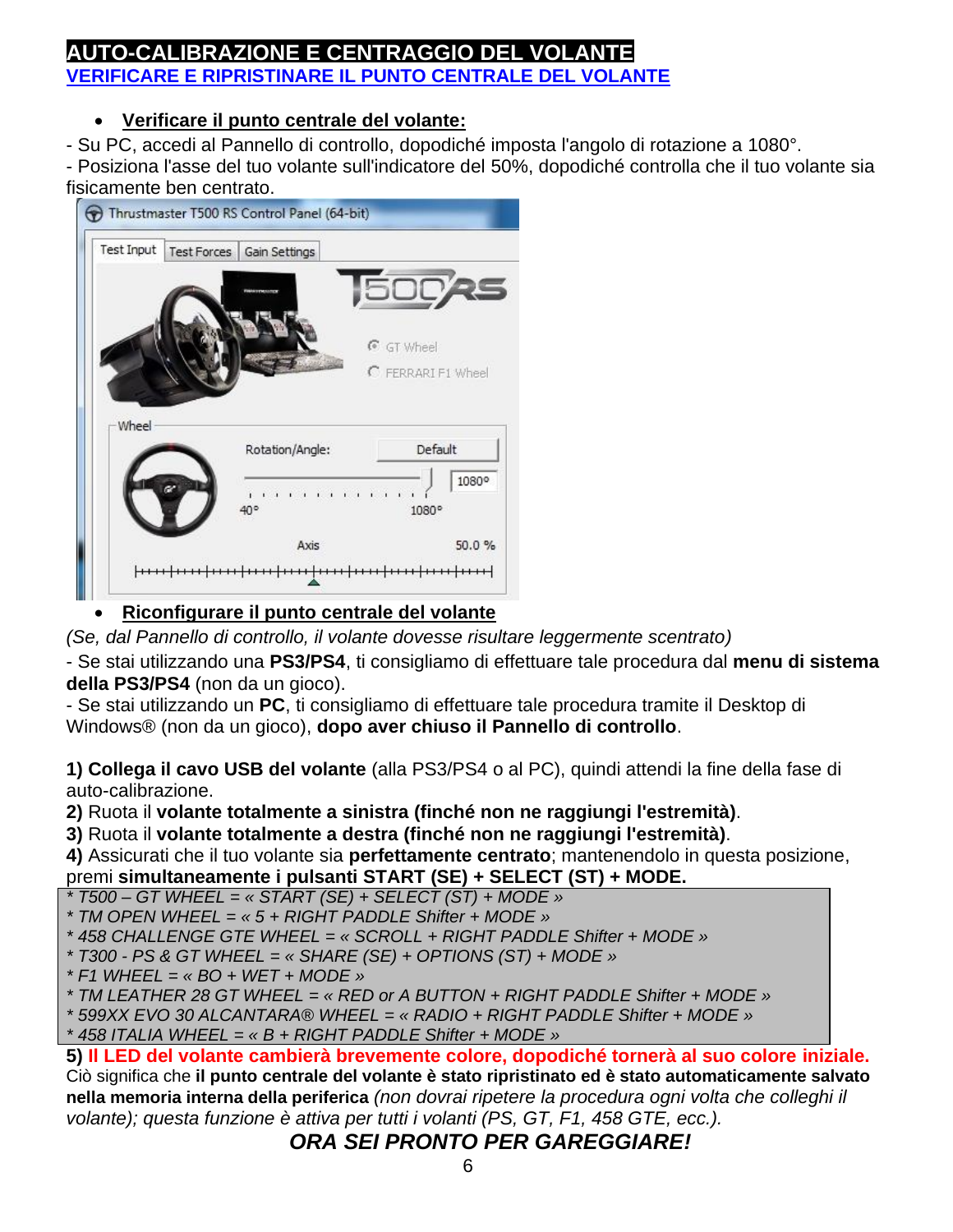## <span id="page-6-0"></span>**CALIBRACION AUTOMATICA Y CENTRADO DEL VOLA COMPROBACIÓN Y REINICIO DEL VALOR CENTRAL DEL VOLANTE**

## • **Comprobación del valor central del volante de carreras:**

- En PC, accede al Panel de control y luego ajusta el ángulo de rotación a 1080°.
- Coloca el eje del volante de carreras en el marcador del 50% y luego comprueba físicamente que el volante de carreras esté perfectamente centrado.



## • **Reconfiguración del valor central del volante de carreras**

*(Si el volante de carreras está ligeramente descentrado en el Panel de control)*

- Si estás usando una **PS3/PS4**, te recomendamos que realices este procedimiento en el **menú del sistema PS3/PS4** (no en un juego).

- Si estás usando un **PC**, te recomendamos que realices este procedimiento mediante el Escritorio de Windows® (no en un juego), **tras salir del Panel de control**.

**1) Conecta el cable USB del volante de carreras** (en PS3/PS4 o en PC) y luego espera a que termine la fase de calibración automática.

**2)** Gira el **volante de carreras totalmente hacia la izquierda (hasta llegar al tope)**.

**3)** Gira el **volante de carreras totalmente hacia la derecha (hasta llegar al tope)**.

**4)** Asegúrate de que el volante de carreras esté **perfectamente centrado**; mientras lo sostienes en esta posición, pulsa los **botones START (SE) + SELECT (ST) + MODE simultáneamente** 

*\* T500 – GT WHEEL = « START (SE) + SELECT (ST) + MODE »*

- *\* TM OPEN WHEEL = « 5 + RIGHT PADDLE Shifter + MODE »*
- *\* 458 CHALLENGE GTE WHEEL = « SCROLL + RIGHT PADDLE Shifter + MODE »*
- *\* T300 - PS & GT WHEEL = « SHARE (SE) + OPTIONS (ST) + MODE »*
- *\* F1 WHEEL = « BO + WET + MODE »*

*\* TM LEATHER 28 GT WHEEL = « RED or A BUTTON + RIGHT PADDLE Shifter + MODE »*

*\* 599XX EVO 30 ALCANTARA® WHEEL = « RADIO + RIGHT PADDLE Shifter + MODE »*

*\* 458 ITALIA WHEEL = « B + RIGHT PADDLE Shifter + MODE »*

#### **5) El LED del volante de carreras cambia brevemente de color y luego vuelve a su color inicial.**

Esto significa que **el valor central del volante se ha reiniciado y guardado automáticamente en la memoria interna del dispositivo** *(no necesitas repetir el procedimiento cada vez que conectes el volante de carreras); esto es para todos los volantes (PS, GT, F1, 458 GTE, etc.).*

*¡YA ESTÁS LISTO PARA CORRER!*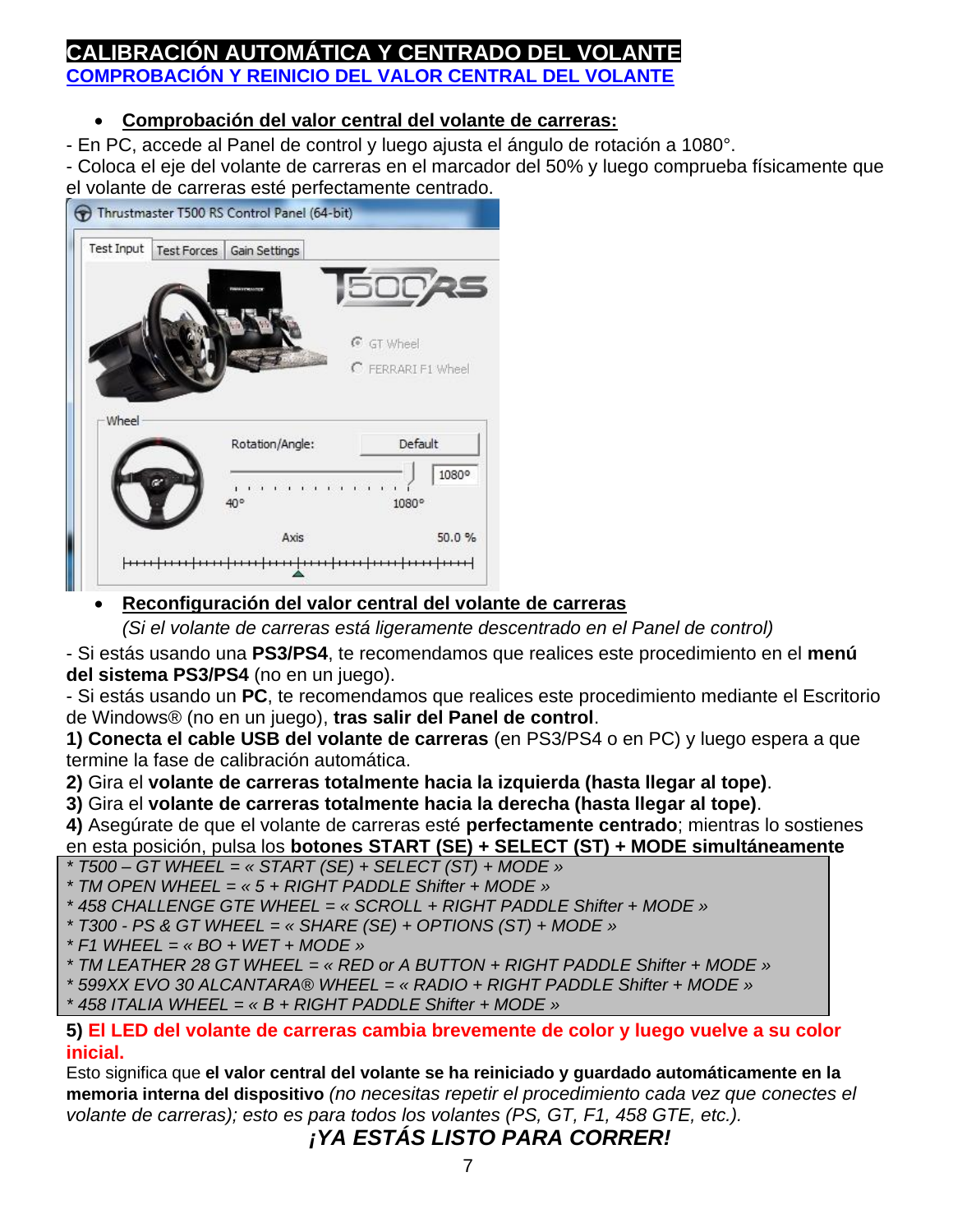## <span id="page-7-0"></span>**CALIBRAGEM AUTOMÁTICA E RECENTRAGEM DO VOLANTE VERIFICAR E REINICIAR O VALOR CENTRAL DO VOLANTE**

## • **Verificar o valor central do volante:**

- No PC, aceda ao Painel de Controlo e em seguida ajuste o ângulo de rotação para 1080°. - Coloque o eixo do volante no marcador 50% e em seguida verifique se o volante está perfeitamente centrado fisicamente.



### • **Reconfigurar o valor central do volante:**

*(Se o volante estiver ligeiramente desviado no Painel de Controlo)*

- Se utiliza uma **PS3/PS4**, recomendamos que execute este procedimento no **menu do sistema PS3/PS4** (não num jogo).

- Se utiliza um **PC**, recomendamos que execute este procedimento através do Ambiente de Trabalho do Windows® (não num jogo), **depois de sair do Painel de Controlo**.

**1) Ligue o cabo USB do volante** (à PS3/PS4 ou ao PC) e em seguida aguarde que a etapa de calibragem automática termine.

**2)** Rode o **volante completamente para a esquerda (até alcançar o batente)**.

**3)** Rode o **volante completamente para a direita (até alcançar o batente)**.

**4)** Certifique-se de que o volante está **perfeitamente centrado**; enquanto o mantém nesta posição, prima os **botões START (SE) + SELECT (ST) + MODE em simultâneo**

- *\* T500 – GT WHEEL = « START (SE) + SELECT (ST) + MODE »*
- *\* TM OPEN WHEEL = « 5 + RIGHT PADDLE Shifter + MODE »*
- *\* 458 CHALLENGE GTE WHEEL = « SCROLL + RIGHT PADDLE Shifter + MODE »*
- *\* T300 - PS & GT WHEEL = « SHARE (SE) + OPTIONS (ST) + MODE »*
- *\* F1 WHEEL = « BO + WET + MODE »*

*\* TM LEATHER 28 GT WHEEL = « RED or A BUTTON + RIGHT PADDLE Shifter + MODE »*

- *\* 599XX EVO 30 ALCANTARA® WHEEL = « RADIO + RIGHT PADDLE Shifter + MODE »*
- *\* 458 ITALIA WHEEL = « B + RIGHT PADDLE Shifter + MODE »*

#### **5) O LED do volante muda de cor por breves instantes e em seguida reverte para a sua cor inicial.**

Isto significa que **o valor central do volante foi reiniciado e guardado automaticamente na memória interna do dispositivo** *(não necessita de repetir o procedimento cada vez que ligar o volante); isto aplica-se a todos os volantes (PS, GT, F1, 458 GTE, etc.).*

# *AGORA ESTÁ PRONTO PARA ACELERAR A FUNDO!*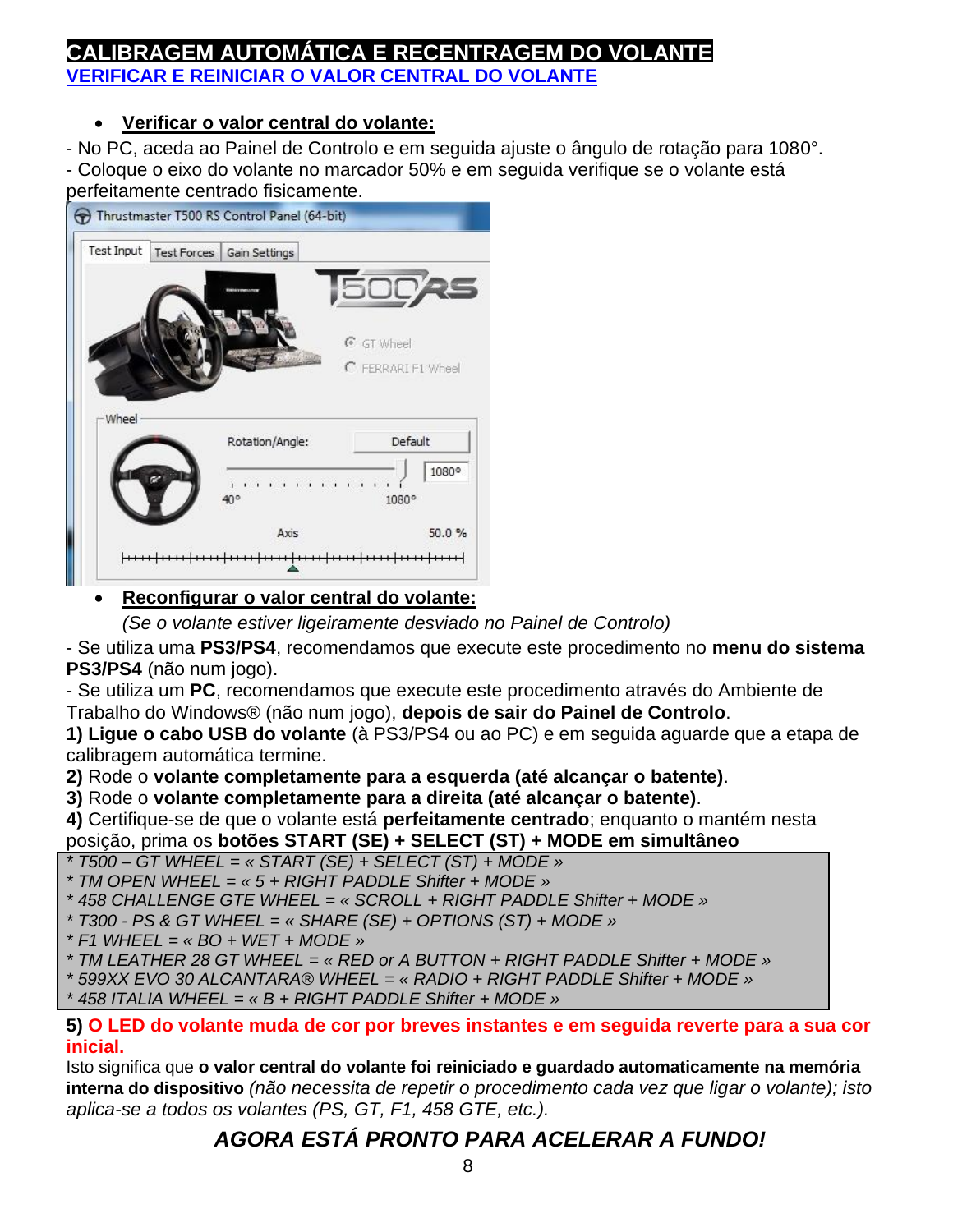## <span id="page-8-0"></span>ОКАЛИБРОВКА И ЦЕНТРИРОВАНИЕ РУЛЕВОГО **( ПРОВЕРКА И СБРОС ЦЕНТРАЛЬНОГО ЗНАЧЕНИЯ РУЛЕВОГО КОЛЕСА**

### • **Проверка центрального значения рулевого колеса**

- На ПК: откройте Панель управления и настройте угол поворота на значение 1080°.

- Поместите ось рулевого колеса на отметку 50% и убедитесь в том, что физически рулевое колесо идеально отцентровано.



## • **Переконфигурация центрального значения рулевого колеса**

*(если рулевое колесо слегка смещено от центра на Панели управления)*

- На **PS3/PS4** рекомендуется выполнять эту процедуру из **меню системы PS3/PS4** (а не из игры).

- На **ПК** рекомендуется выполнять эту процедуру через рабочий стол ОС Windows® (не из игры), **после выхода из Панели управления**.

**1) Подключите USB-кабель рулевой системы** (к PS3/PS4 или ПК) и дождитесь окончания процедуры автокалибровки.

**2)** Поверните **руль до конца влево (до самого упора)**.

**3)** Поверните **руль до конца вправо (до самого упора)**.

**4)** Убедитесь, что руль **идеально отцентрован**; удерживая его в этом положении, **одновременно нажмите кнопки START (SE) + SELECT (ST) + MODE.**

*\* T500 – GT WHEEL = « START (SE) + SELECT (ST) + MODE »*

*\* TM OPEN WHEEL = « 5 + RIGHT PADDLE Shifter + MODE »*

*\* 458 CHALLENGE GTE WHEEL = « SCROLL + RIGHT PADDLE Shifter + MODE »*

*\* T300 - PS & GT WHEEL = « SHARE (SE) + OPTIONS (ST) + MODE »*

*\* F1 WHEEL = « BO + WET + MODE »*

*\* TM LEATHER 28 GT WHEEL = « RED or A BUTTON + RIGHT PADDLE Shifter + MODE »*

*\* 599XX EVO 30 ALCANTARA® WHEEL = « RADIO + RIGHT PADDLE Shifter + MODE »*

*\* 458 ITALIA WHEEL = « B + RIGHT PADDLE Shifter + MODE »*

#### **5) Индикатор рулевой системы на краткое время изменяет цвет, затем возвращается к первоначальному цвету.**

Это означает, что **центральное значение рулевого колеса было сброшено и автоматически сохранено во встроенной памяти устройства** *(эту процедуру нет необходимости повторять при каждом подключении гоночного руля); оно применяется ко всем рулям (PS, GT, F1, 458 GTE, и пр.). ТЕПЕРЬ ВСЕ ГОТОВО ДЛЯ ГОНКИ!*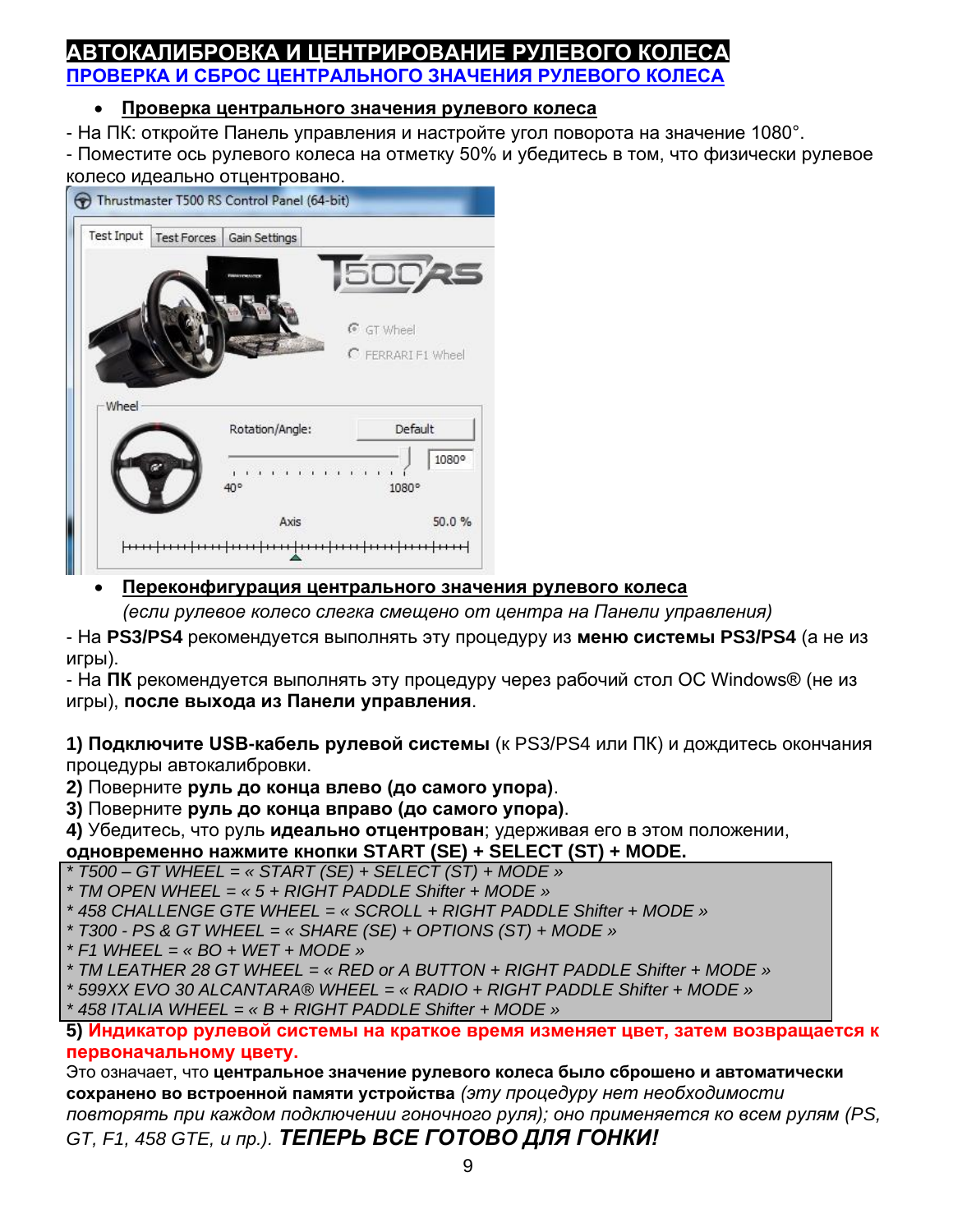# <span id="page-9-0"></span>**ΑΥΤΟΜΑΤΗ ΒΑΘΜΟΝΟΜΗΣΗ ΚΑΙ ΚΕΝΤΡΑΡΙΣΜΑ ΤΙΜΟΝΙΟΥ**

## • **Έλεγχος της κεντρικής τιμής του αγωνιστικού τιμονιού:**

- Σε PC, μπείτε στον Πίνακα ελέγχου, έπειτα ρυθμίστε τη γωνία περιστροφής σε 1080°. - Τοποθετήστε τον άξονα του αγωνιστικού τιμονιού στον δείκτη 50%, έπειτα ελέγξτε ότι το αγωνιστικό τιμόνι έχει κεντραριστεί τέλεια φυσικά.

| <b>Test Input</b> | Test Forces<br>Gain Settings | <b>500AS</b>       |
|-------------------|------------------------------|--------------------|
|                   |                              |                    |
|                   |                              | <b>C</b> GT Wheel  |
|                   |                              |                    |
|                   |                              | C FERRARI F1 Wheel |
| Wheel             |                              |                    |
|                   | Rotation/Angle:              | Default            |
|                   | 40°                          | 1080°<br>1080°     |

## • **Αναδιαμόρφωση της κεντρικής τιμής του αγωνιστικού τιμονιού**

*(Αν το αγωνιστικό τιμόνι έχει μετατοπιστεί ελαφρώς από το κέντρο στον Πίνακα ελέγχου)*

- Αν χρησιμοποιείτε **PS3/PS4**, συνιστούμε να εκτελέσετε αυτήν τη διαδικασία στο **μενού του συστήματος του PS3/PS4** (όχι σε κάποιο παιχνίδι).

- Αν χρησιμοποιείτε **PC**, συνιστούμε να εκτελέσετε αυτήν τη διαδικασία μέσω της; Επιφάνειας εργασίας των Windows® (όχι σε κάποιο παιχνίδι), **αφού βγείτε από τον Πίνακα ελέγχου**.

**1) Συνδέστε το καλώδιο USB του αγωνιστικού τιμονιού** (σε PS3/PS4 ή σε PC), έπειτα περιμένετε να τελειώσει η φάση της αυτόματης βαθμονόμησης.

**2)** Στρίψτε **εντελώς το τιμόνι προς τα αριστερά (έως ότου φτάσετε στο τέλος της διαδρομής)**.

**3)** Στρίψτε **εντελώς το τιμόνι προς τα δεξιά (έως ότου φτάσετε στο τέλος της διαδρομής)**.

**4)** Βεβαιωθείτε ότι το αγωνιστικό σας τιμόνι είναι τέλεια κεντραρισμένο. Ενώ το κρατάτε σε αυτήν τη θέση, πατήστε ταυτόχρονα τα κουμπιά **START (SE) + SELECT (ST) + MODE.**

- *\* T500 – GT WHEEL = « START (SE) + SELECT (ST) + MODE »*
- *\* TM OPEN WHEEL = « 5 + RIGHT PADDLE Shifter + MODE »*

*\* 458 CHALLENGE GTE WHEEL = « SCROLL + RIGHT PADDLE Shifter + MODE »*

- *\* T300 - PS & GT WHEEL = « SHARE (SE) + OPTIONS (ST) + MODE »*
- *\* F1 WHEEL = « BO + WET + MODE »*
- *\* TM LEATHER 28 GT WHEEL = « RED or A BUTTON + RIGHT PADDLE Shifter + MODE »*
- *\* 599XX EVO 30 ALCANTARA® WHEEL = « RADIO + RIGHT PADDLE Shifter + MODE »*
- *\* 458 ITALIA WHEEL = « B + RIGHT PADDLE Shifter + MODE »*

## **5) Η ενδεικτική λυχνία LED του αγωνιστικού τιμονιού αλλάζει χρώμα για λίγο, έπειτα επιστρέφει στο αρχικό της χρώμα.**

Αυτό σημαίνει ότι **έχει γίνει επαναφορά της κεντρικής τιμής του τιμονιού και αποθηκεύεται αυτόματα στην εσωτερική μνήμη της συσκευής** *(δεν χρειάζεται να επαναλαμβάνετε τη διαδικασία κάθε φορά που συνδέετε το αγωνιστικό τιμόνι). Αυτό ισχύει σε όλα τα τιμόνια (PS, GT, F1, 458 GTE, κ.λπ.).*

*ΤΩΡΑ ΕΙΣΤΕ ΕΤΟΙΜΟΙ ΓΙΑ ΑΓΩΝΕΣ!*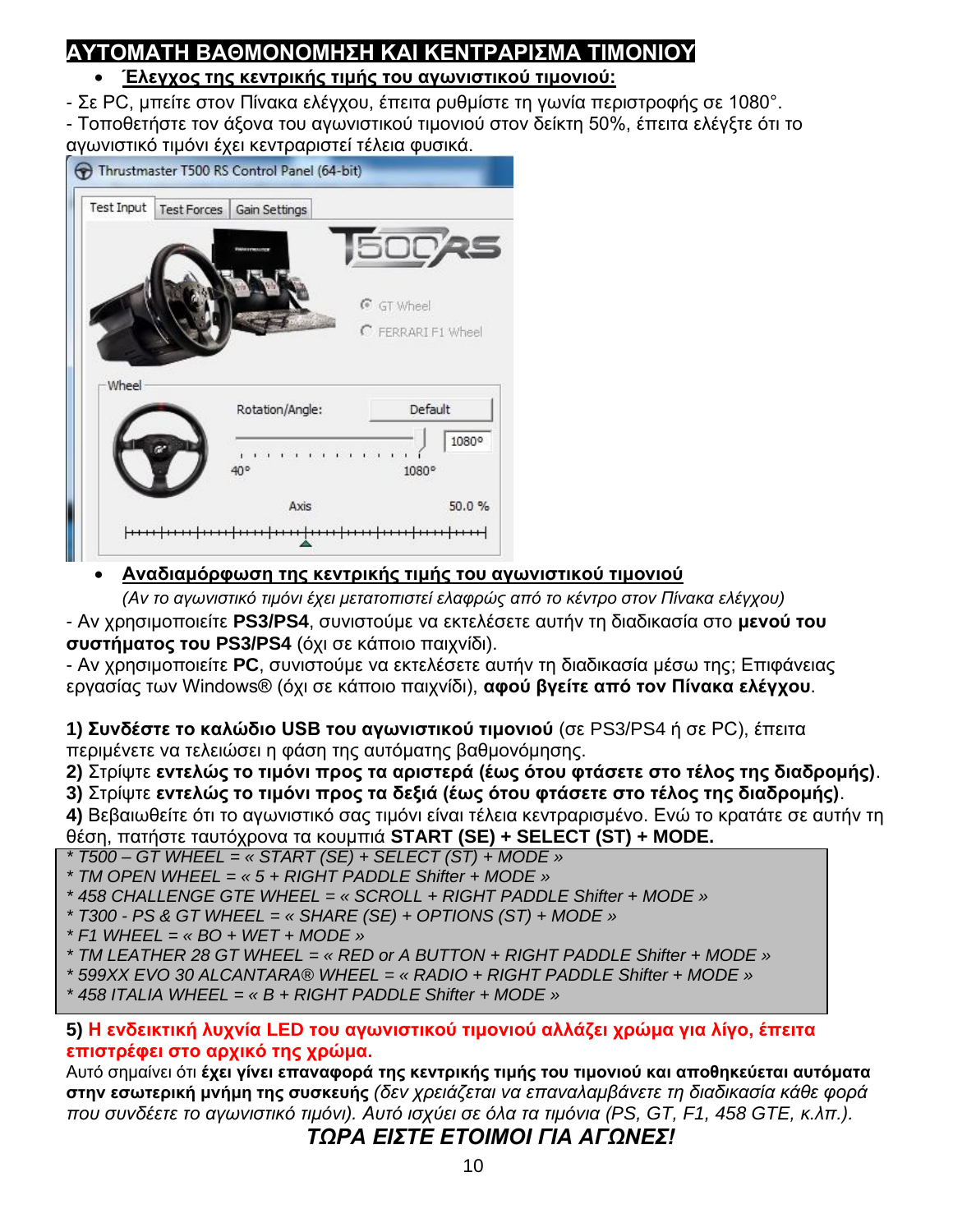### <span id="page-10-0"></span>**OTOMATİK KALİBRASYON VE DİREKSİYON MERKEZLEME YARIŞ DİREKSİYONUNUN MERKEZ DEĞERİNİ KONTROL ETME VE SIFIRLAMA** • **Yarış direksiyonunun merkez değerini kontrol etme:**

- PC'de Kontrol Paneline ulaşın ve dönüş açısını 1080°'ye ayarlayın.

- Yarış direksiyonunuzun eksenini %50 işaretine getirin, ardından yarış direksiyonunuzun fiziksel olarak mükemmel şekilde merkezlendiğini kontrol edin.

| <b>Test Input</b> | Test Forces<br>Gain Settings | 500 <b>25</b>      |
|-------------------|------------------------------|--------------------|
|                   |                              | C GT Wheel         |
|                   |                              | C FERRARI F1 Wheel |
| Wheel             | Rotation/Angle:              | Default            |
|                   | .<br>40°                     | 1080°<br>1080°     |

• **Yarış direksiyonunun merkez değerini yeniden ayarlama**

*(Yarış direksiyonu Kontrol Panelinde hafif merkez dışında ise)*

- **PS3/PS4** kullanıyorsanız bu prosedürü **PS3/PS4 sistemi menüsünde** (oyunda değil) uygulamanız önerilir.

- **PC** kullanıyorsanız bu prosedürü **Kontrol Panelinden çıktıktan sonra** Windows® masaüstünden (oyunda değil) uygulamanız önerilir.

**1) Yarış direksiyonunun USB kablosunu bağlayın** (PS3/PS4 veya PC'ye), ardından otomatik kalibrasyon safhasının bitmesini bekleyin.

**2)Yarış direksiyonunu sonuna kadar sola (durdurucuya ulaşana dek)** çevirin.

**3)Yarış direksiyonunu sonuna kadar sağa (durdurucuya ulaşana dek)** çevirin.

**4)** Yarış direksiyonunu **mükemmel şekilde merkezlendiğini** kontrol edin; direksiyonu bu konumda tutarken **START (SE) + SELECT (ST) + MODE düğmelerine aynı anda basın** 

*\* T500 – GT WHEEL = « START (SE) + SELECT (ST) + MODE »*

*\* TM OPEN WHEEL = « 5 + RIGHT PADDLE Shifter + MODE »*

*\* 458 CHALLENGE GTE WHEEL = « SCROLL + RIGHT PADDLE Shifter + MODE »*

- *\* T300 - PS & GT WHEEL = « SHARE (SE) + OPTIONS (ST) + MODE »*
- *\* F1 WHEEL = « BO + WET + MODE »*

*\* TM LEATHER 28 GT WHEEL = « RED or A BUTTON + RIGHT PADDLE Shifter + MODE »*

*\* 599XX EVO 30 ALCANTARA® WHEEL = « RADIO + RIGHT PADDLE Shifter + MODE »*

*\* 458 ITALIA WHEEL = « B + RIGHT PADDLE Shifter + MODE »*

#### **5) Yarış direksiyonunun LED'i kısa süreyle renk değiştirir ve ardından başlangıç rengine döner.**

Bu, **direksiyonun merkez değerinin sıfırlandığını ve otomatik olarak aygıtın dahili belleğine kaydedildiğini gösterir** *(yarış direksiyonunu her bağladığınızda bu prosedürü tekrarlamanız gerekmez); bu tüm T300/T500 direksiyonlar için (PS, GT, F1, 458 GTE, vb.) geçerlidir.*

*ARTIK YARIŞA HAZIRSINIZ!*